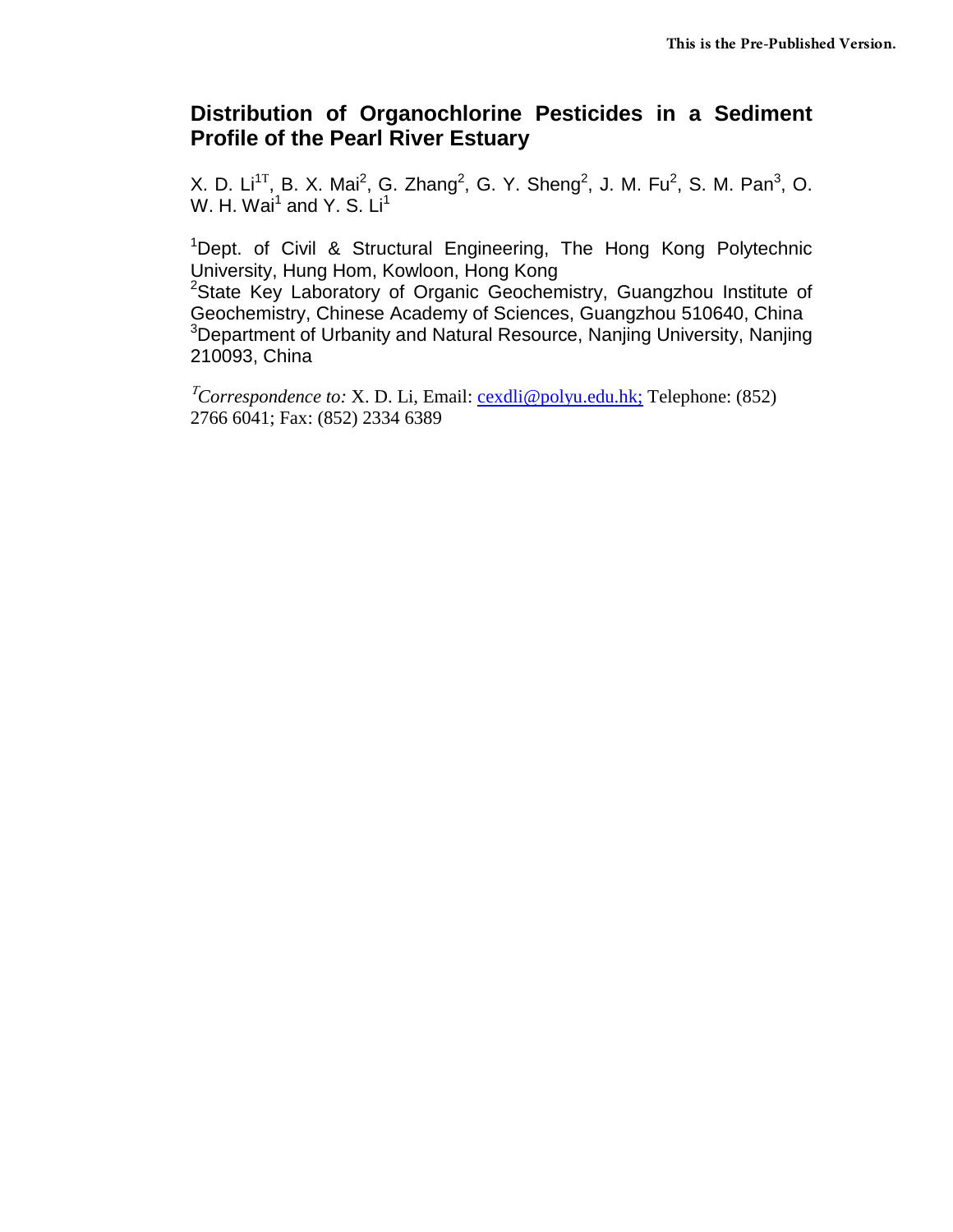Due to the extensive use in agriculture and industry in the past, organic environmental contaminants such as HCHs (hexachlorocyclohexanes), DDTs (dichloro-diphenyl-trichloroethanes) and other organochlorine pesticides are distributed globally by transport through air and water (Jones and de Voogt 1999). Marine sediment, particularly the sediment in an estuary, is one of the major sinks for these contaminants in the environment (Strandberg et al. 1998; Hong et al. 1999; Khim et al. 1999). These compounds are ubiquitous and persistent in various environmental media and biota. Their long term impacts on the estuarine ecosystem remain a cause of concern.

HCH and DDT were widely used from 1950 – 1983 in China. The production of HCH and DDT in this country accounted for 33% and 20% of the total world production, respectively (Hua and Shan 1996). Therefore, the application and distribution of the organochlorine pesticides (OPs) in environment have been at a great scale in China (Hong et al. 1995; Hua and Shan 1996, Zhang et al. 1999).

The Pearl River estuary is located in southern China, covering an area of about  $8,000 \text{ km}^2$  (see Fig. 1). Recent environmental monitoring results showed that there was a trend towards water and sediment quality deterioration in the Pearl River estuary (Wen and He 1985; Wong et al. 1995). The heavy metal concentrations in the sediments of the Pearl River Estuary had increased over the last 20 years (Li et al. 2000). In a previous study, the elevated concentrations of organochlorine pesticides in surface sediments were recorded in some major river mouths and the Shenzhen Bay (Hong et al. 1999).

The study of sediment cores can provide historical records of various influences on the aquatic system by indicating both the natural background levels and the maninduced accumulation of elements and compounds over extended period of time (Latimer and Quinn 1996; Van Metre et al. 1997; Li et al. 2000). In the present study, organochlorine pesticides (e.g. HCHs, DDTs and other organochlorine pesticides) was analysed in a sediment profile of the Pearl River estuary to study the distribution and accumulation history of these contaminants.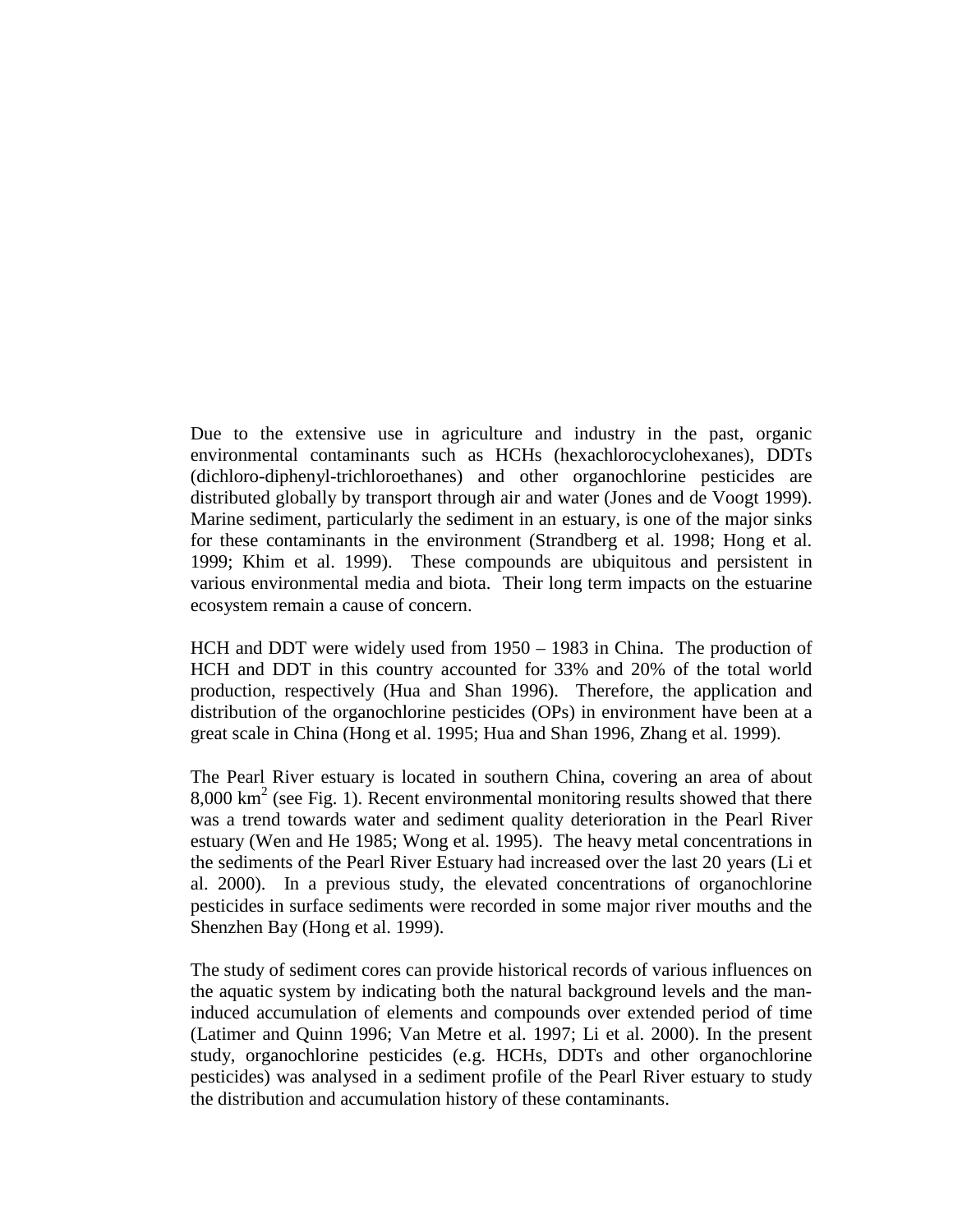## **MATERIALS AND METHODS**

The Pearl River is the largest river system flowing into the South China Sea. The main Pearl River estuary (also called Lingdingyang) is a north-south bell-shape area, with a N-S distance averaging about 49 km and the E-W width varying from 4 - 58 km (see Fig.1). The whole study area is within the sub-tidal zone with strong fresh water and marine water inter-reactions and circulation currents along the west coast (Zheng 1992; Wong et al. 1995). The rapid industrial development and urbanisation in the Pearl River Delta region in the last two decades has put great pressure in the estuarine environment. The main sources of heavy metal and organic contaminants in the river system have been reported to be industrial waste water discharge, domestic sewage effluent, atmospheric input, marine traffic and runoff from upstream mining sites and agricultural land (Wen and He 1985; Zheng 1992).

In the present study, sediment cores were collected in the Pearl River estuary in 1997 (see Fig. 1). Core samples were taken with a gravity corer with automatic clutch and reverse catcher. Sediment cores collected at each sampling station were stored at  $4 - 6$  °C immediately after collection until the laboratory analysis. About 15 samples (at 10 cm intervals between 0 - 1 m and at 20 cm intervals between 1 - 2 m) were taken from each core for further physical and chemical analysis. The details of the sampling locations and physical and chemical analysis were described by Li et al. (2000). The sediment samples at the sampling site D in the west side of the Pearl River estuary were analysed for organochlorine pesticides to study the distribution and historical accumulation of these contaminants in sediments.

The 210Pb analysis was carried out to study the deposition time of sediments in the profile. About 2 g of dried sediment was digested in a mixture of nitric and hydrofluoric acids in Teflon vessels, and then dissolved in 0.5M hydrochloric acid.  $^{210}$ Po and  $^{208}$ Po (added as a tracer) in the solutions were then electro-deposited onto nickel discs. The discs were then placed in an alpha-particle spectrometer and the activity of  $^{210}$ Po and  $^{210}$ Pb (which is equal to the  $^{210}$ Po activity in sediments) was determined using surface barrier detectors (Smith and Walton 1980). A constant flux/sedimentation rate (CFS) was used to calculate the average sedimentation rate.

Prior to extraction, sediment samples were freeze-dried and sieved with a 0.18 mm mesh. Each sample  $(\sim 15 \text{ g})$  was placed in a Soxhlet thimble and spiked with organochlorine pesticide surrogate standard (4,4'-dichlorobiphenyl). About 2 g of activated copper granules was added to the flask to collect the extract. The sample was extracted three times (24 h each extraction) with 200 mL of methylene chloride at 50 °C. The thimble was cooled with circulating water maintained at 10°C. The combined extract was concentrated to 2-3 mL using a rotary evaporator at 30  $^{\circ}$ C and about 10 mL of hexane was added to the extract. The extract volume was continuously reduced to 2-3 mL (solvent exchanged to hexane). The hexane extract was further concentrated to 1 mL under a gentle  $N_2$  stream and subjected to an alumina/silica (1:2) gel glass column for clean-up and fractionation. The first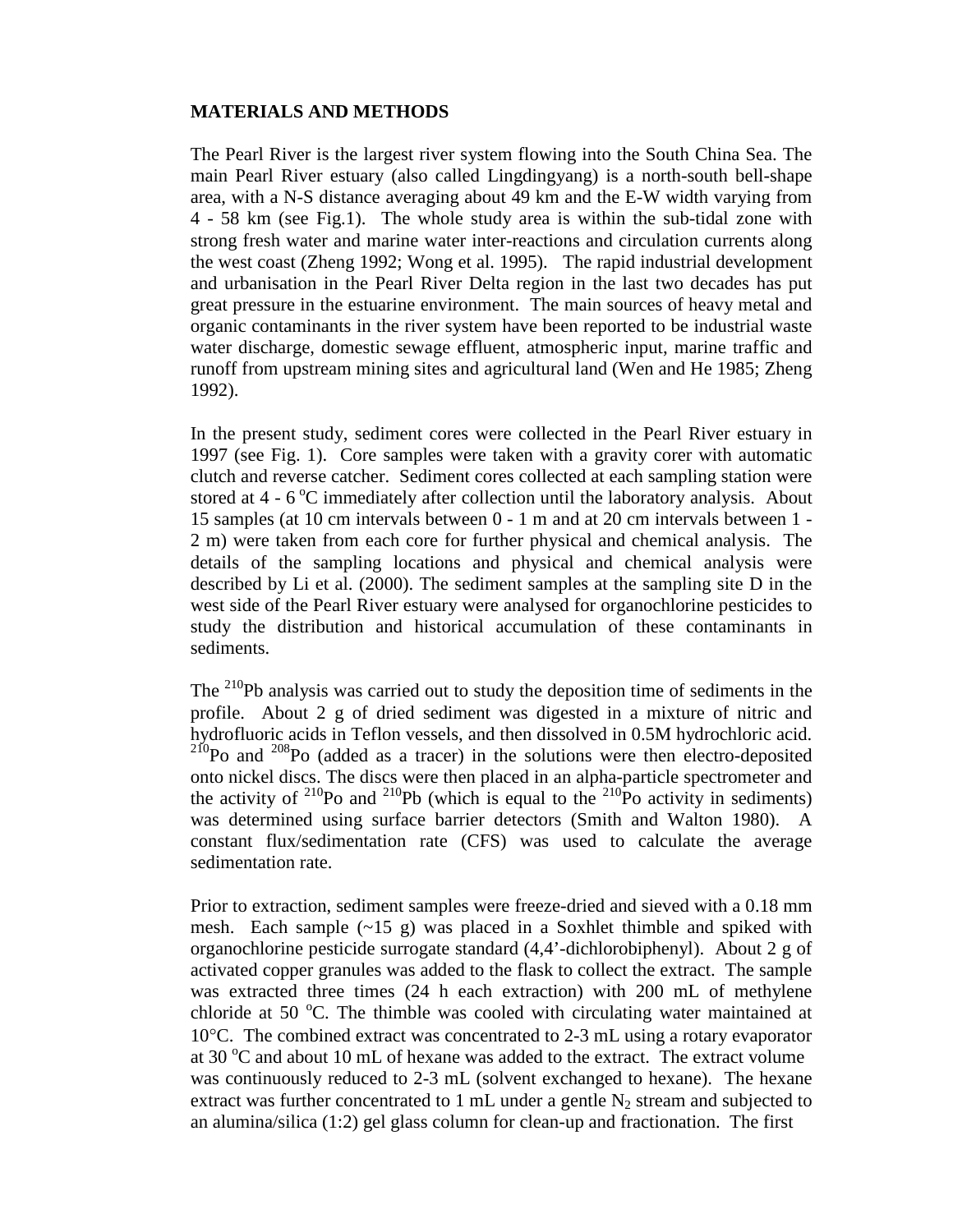fraction containing aliphatic hydrocarbons was eluted with 15 mL of hexane. The second fraction containing OPs was eluted with 5 mL of hexane and 70 mL of methylene chloride/hexane (30:70). The extract containing OPs was concentrated to 0.4 mL under a gentle  $N_2$  stream. An appropriate amount of internal standards (2,4,5,6-tetrachloro-m-xylene and decachlorobiphenyl) was added to the final extract prior to instrumental analysis.

Organochlorine pesticides were measured using an Hewlett-Packard (HP) 5890 series II gas chromatograph (GC) equipped with an electron capture detector (ECD) and an HP-5 silica fused capillary column (50 m  $\times$  0.32 mm i.d. with 0.17  $\mu$ m film thickness). Splitless injection of 1  $\mu$ L of sample was conducted manually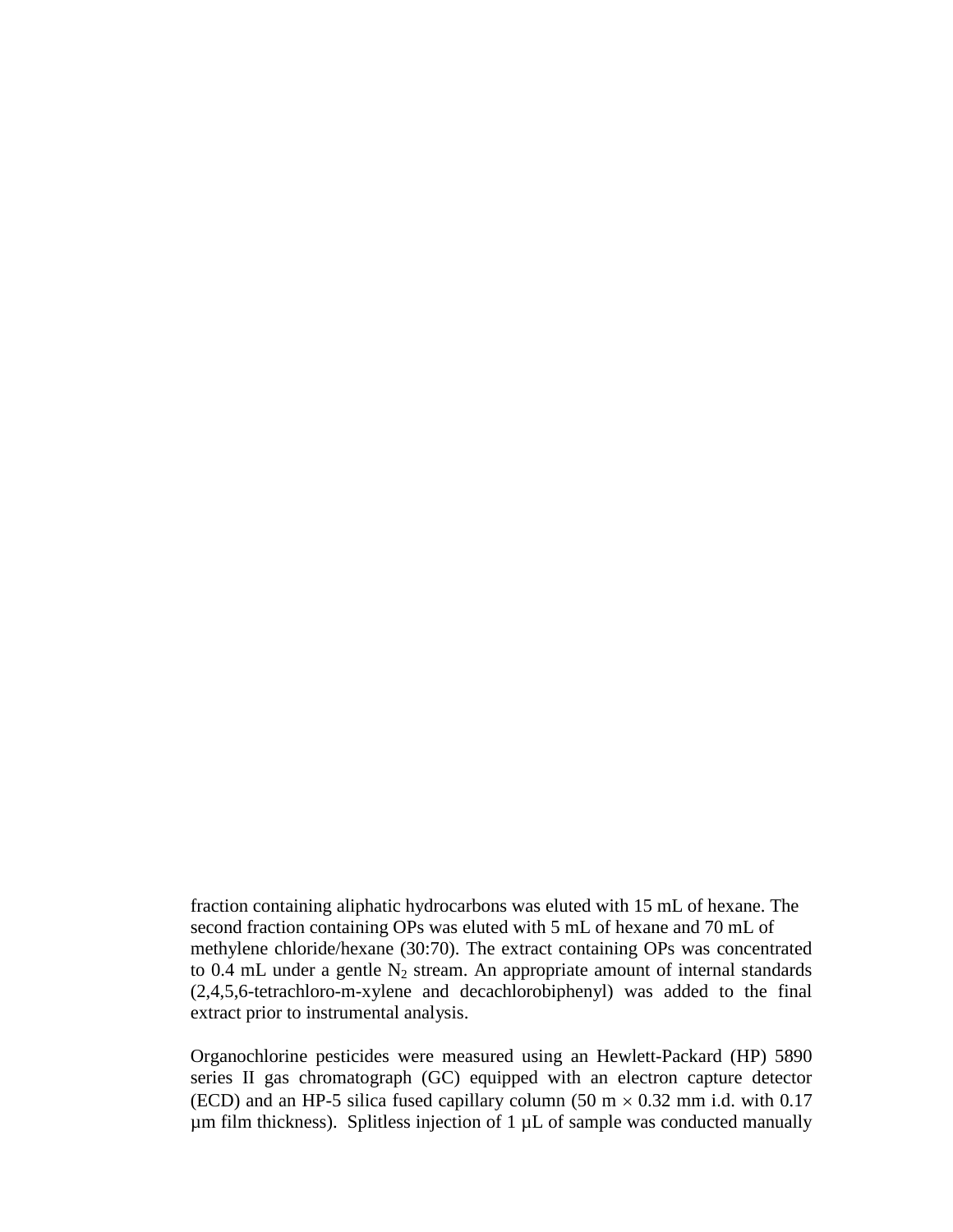with 1 min solvent split time. The carrier gas was ultra high purity  $N_2$  with a flow rate of 2.5 mL/min and linear velocity of 35 cm/s at  $250^{\circ}$ C. The column temperature was initiated at 100 °C and ramped with a rate of 4 °C/min to 290 °C and was held for 10 min. A DDT degradation check solution was analyzed daily to examine the extent of degradation of DDT, which had to be less than 15% before sample analysis could be initiated. Data acquisition and processing were conducted using a HP ChemStation data system. Quantitation was performed using the internal calibration method based on 5-point calibration curve for individual components. 2,4,5,6-tetrachloro-m-xylene and decachlorobiphenyl were used as internal standards for organochlorine pesticides analysis. Identification of the OPs was confirmed using the GC/MSD system on SIM model with GC conditions identical to those used for GC/ECD analysis. Detection limits were 0.2-0.5 ng/g (dry weight) for OPs based on 1 g of sample.

Hexane, methylene chloride, acetone, and methanol in the sample analysis processes were of analytical grade and bi-distilled using a glass distillation system before use. Neutral silica gel (80-100 mesh) and alumina (100-200 mesh) were extracted with a mixture of 1:1 methylene chloride and methanol for 36 h using a Soxhlet extractor. Upon drying under room temperature, silica gel and alumina were baked at 180  $\rm{^oC}$  and 250  $\rm{^oC}$  for 12 h, respectively. Commercially acquired anhydrous sodium sulfate were baked at 420  $\rm{^{\circ}C}$  and stored in sealed containers. Certified concentration of organochlorine pesticides (OPs) standard mixture (17 compounds, US-1128), surrogate standard and internal standards were purchased from the Ultra Scientific, Inc. (North Kingstow, RI, USA). Each instrument was calibrated daily with calibration standards and the relative percent difference between the five-point calibration and daily calibration was less than 20% for all target analytes. Method blanks (solvent), spiked blanks (standards spiked into solvent), matrix spikes/matrix spike duplicates, sample duplicates, and a National Institute of Standards and Technology standard reference material (SRM 1941, NIST, Gaithersburg, MD, USA) were analyzed routinely with field samples. In addition, surrogate standard were added to all the samples (including QA samples) to monitor matrix effects. The recovery of surrogate standard (decachlorobiphenyl) ranged from 93.7-114% (n=15). Measured concentrations of target analytes in the NIST SRM 1941 were within 80-120% of the certified values.

## **RESULTS AND DISCUSSION**

Concentrations of HCHs, DDTs and other organochlorine pesticides in the sediment profile at Site D of the Pearl River Estuary are presented in Table 1. The sedimentation rate of Site D was calculated to be 1.52 cm/a based on the  $^{210}Pb$ analysis (Wang et al. 2001). The approximate deposition time of the sediment layers in the profiles is listed in Table 1. The distribution of HCHs, DDTs and other OPs in the sediment profile is shown in Fig. 2.

The concentrations of HCHs (sum α-, β-, δ-, and γ-isomers) ranged from 0.43 – 5.56 ng/g (see Table 1). The HCHs detected in the sediment cores were mainly δ-HCH ( $>60\%$  of HCHs), followed by α- and β-HCHs. The concentrations were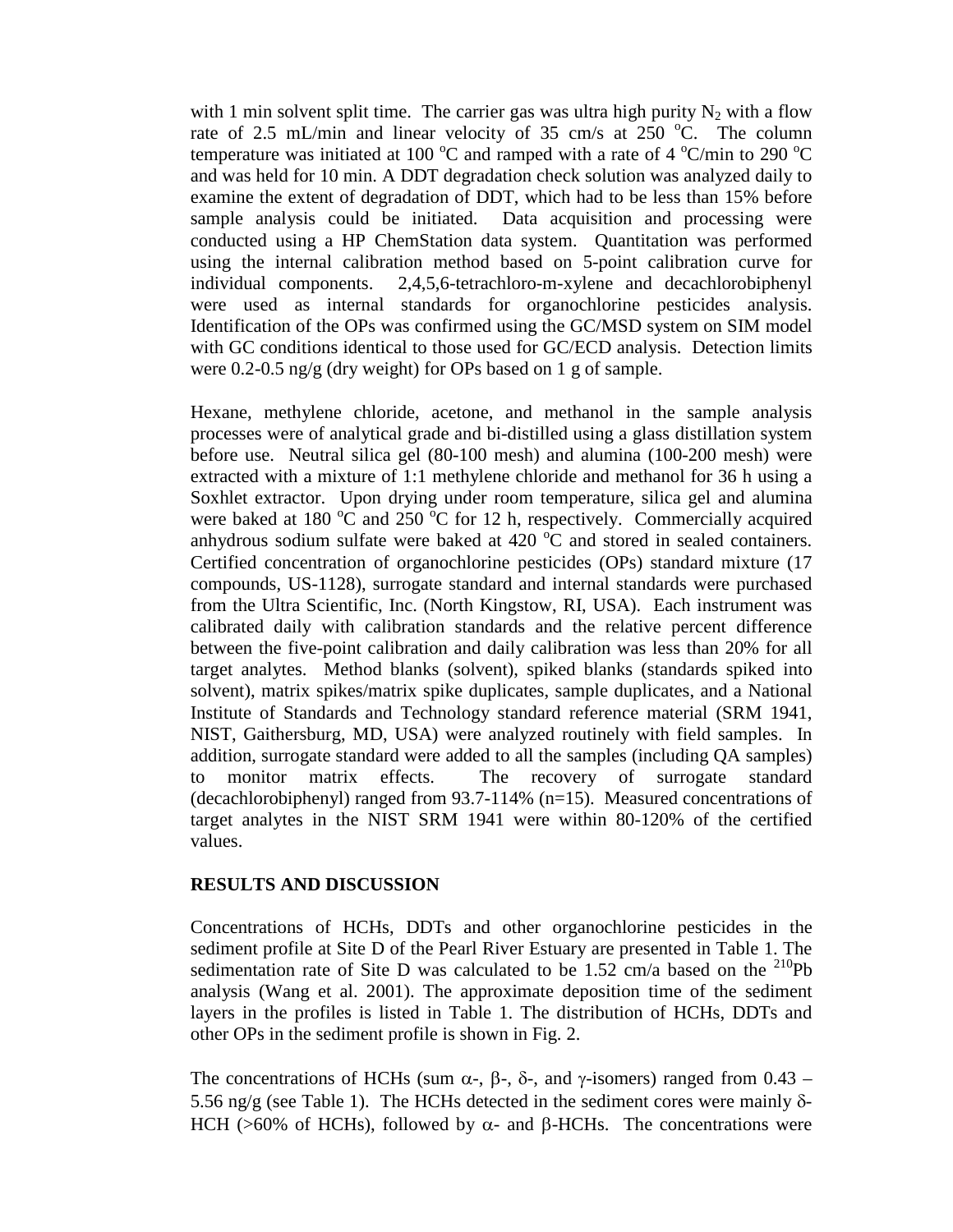generally higher than the mean level (0.68 ng/g) of surface sediments of the Pearl River Estuary reported in a previous study (Hong et al. 1999). The top sediments (0 - 21 cm layer) had higher concentration of HCHs, with the maximum level of 5.56 ng/g at 20-21 cm layer, corresponding to the deposition time around 1984 estimated from the  $^{210}Pb$  dating results (see Table 1). The ban on the production and use of HCHs and DDTs in China commenced in 1983 (Hua and Shan 1996). The concentration of HCHs in the sediment profile reached its peak immediately after the ban in 1983. The more recent sediments showed a declined concentration of HCHs. The concentration of HCHs in deeper sediment layers was generally lower than 2 ng/g. It is also interesting to note that the relatively higher concentration of HCHs in the bottom layers of the sediment core (see Fig. 2). It may indicate possible migration of HCHs in sediment profiles. The water solubility of HCHs is usually higher than DDTs and other OPs, especially δ-HCH (Verschueren 1983; Chu and Chan 2000)

The total DDTs in sediments ranged from  $1.56 - 26.5$  ng/g in the sediment profile (Table 1). The concentrations were usually higher than the mean value  $(2.84 \text{ ng/g})$ in surface sediments of the Pearl River Estuary (Hong et al. 1999), particularly in the top layers of the profile (see Fig. 2). This result was in agreement with the observation of high concentrations of heavy metal contaminants in sediments in the west side of the estuary due to hydraulic conditions and direct inputs from western tributaries (Li et al. 2000). The DDTs identified in the core were p,p'- DDT, o,p'-DDT and their derivatives, DDE and DDD. The concentration of DDTs in sediments declined from surface sediments to the depth of 30 cm, corresponding to the year of 1977, and further declined to the depth of 60 cm at around 1957. The "ISQV-low" (interim sediment quality value below which adverse biological effects are unlikely) proposed for Hong Kong marine sediments are 2.2 and 1.58 ng/g for p,p' DDE and DDT, respectively (Chapman et al. 1999). Compared with these values, most of the sediment layers had higher DDT concentration than the ISQV-low and the p,p' DDE levels in the top three layers of the sediment core were also elevated. Some low concentrations of DDTs were detected in the deeper layers (>80 cm) of the core, particularly p,p' DDT, which may indicate possible leaching or migration of these compounds along the profile.

The composition of organochlorines and its metabolites can provide a tool for better understanding of the origin and transport pathways of these contaminants in the environment. DDT is degraded under aerobic conditions by microorganisms to DDE and under anaerobic conditions to DDD. The DDTs residue in soil can be mobilized by land transformation and transported by surface run-off to the river bed sediment (Hitch and Day 1992). The (DDE+DDD)/DDTs ratios can be used to evaluate if the DDT emission occurred recently or in the past. Lower (DDE+DDD)/DDTs ratios indicate direct input of DDT and higher ratios reflect past usage. As shown in Fig. 3, (DDE+DDD)/DDTs ratios were between 0.58 –  $0.77$  in top sediment layers ( $< 50$  cm) of the profile. The result shows that the degraded derivatives (DDE + DDD) formed significant proportion of the total DDTs, indicating more inputs of DDE and DDD to sediment from the weathered DDT in soils in the last 30 years. There was also an increasing trend of the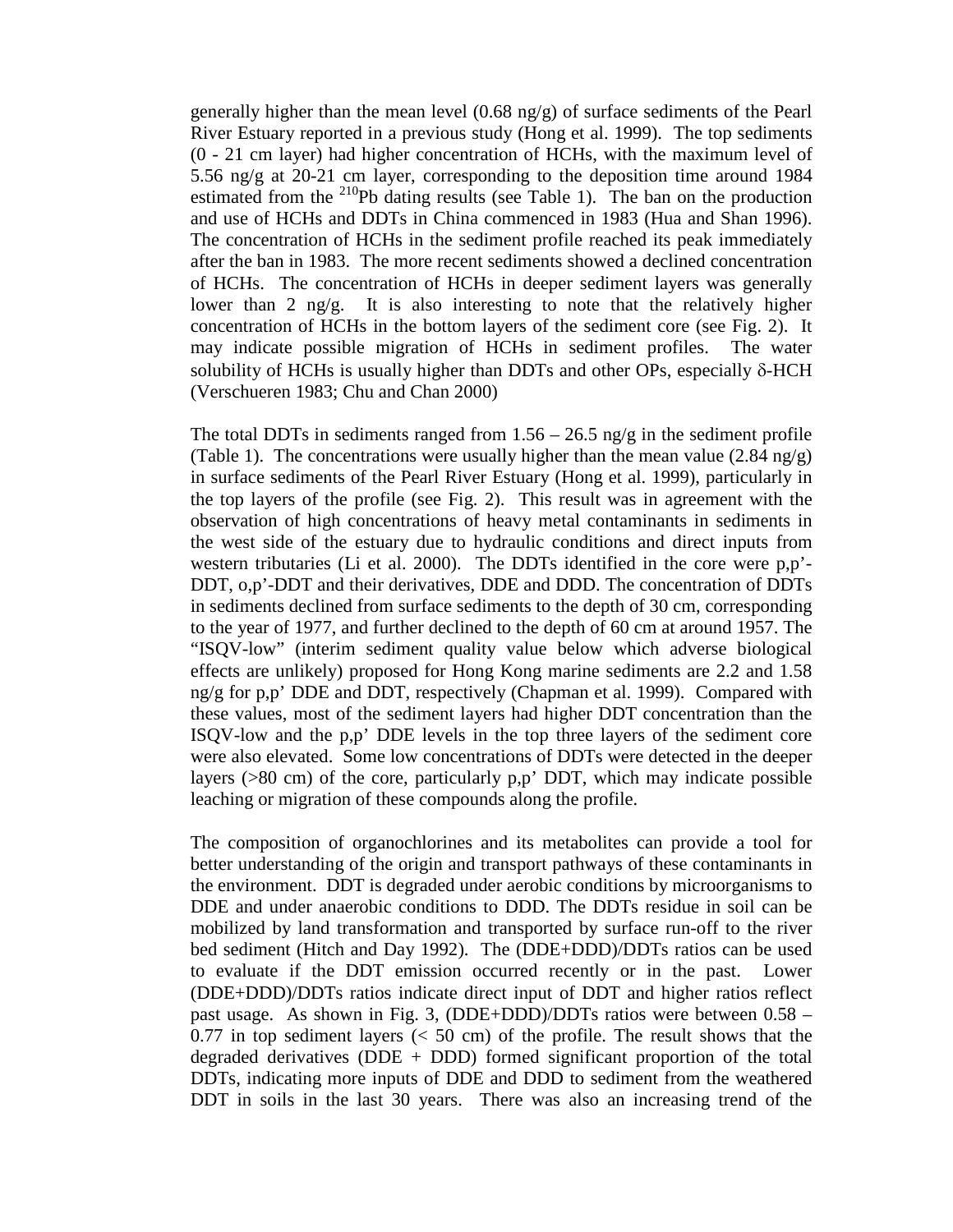DDE/DDD ratios in recent sediment, which might reflect the aerobic conditions of the weathering process of DDTs in soils and sediment in recent years.

The other organochlorine pesticides analysed in this study (e.g. 11 different compounds) are listed in Table 1. The major species in the sediments included endosulfan sulphate, kepone and heptachlorepoxide. Most of these pesticides were concentrated in the top sediments  $(< 60 \text{ cm})$  (see Fig. 2). There is a declined trend of these pesticides along the sediment profile. The two peaks of concentrations occurred in 10 and 40 cm of the core, corresponding to the deposition time 1990 and 1970, respectively. The compounds with higher solubility (e.g. kepone) were also present in the deeper layers of the sediment core, which confirmed the observation of possible migration and leaching of HCHs and DDTs from the upper layers.



**Figure 3.** The (DDE+DDD)/DDTs in the sediment profile

Organochlorine pesticides were analysed in samples of a sediment core of the Pearl River Estuary. The results showed that the sediments, particularly the top sediments had higher concentrations of HCHs, DDTs and other organochlorine pesticides. The maximum concentrations recorded in the profile were 5.56 ng/g for HCHs, 26.5 ng/g for DDTs and 45.8 ng/g for endosulfan sulfate. The vertical variations of (DDD + DDE)/DDT ratios indicated that DDTs in recent sediments had more on-land weathering process. The elevated concentrations of HCHs, DDTs and other organochlorine pesticides in recent sediments indicated that these contaminants had long residual time in soils after the ban of production and usage in 1983. The presence of the organochlorine pesticides, particularly HCHs in deeper sediment layers may indicate possible migration of these contaminants along the profile after deposition.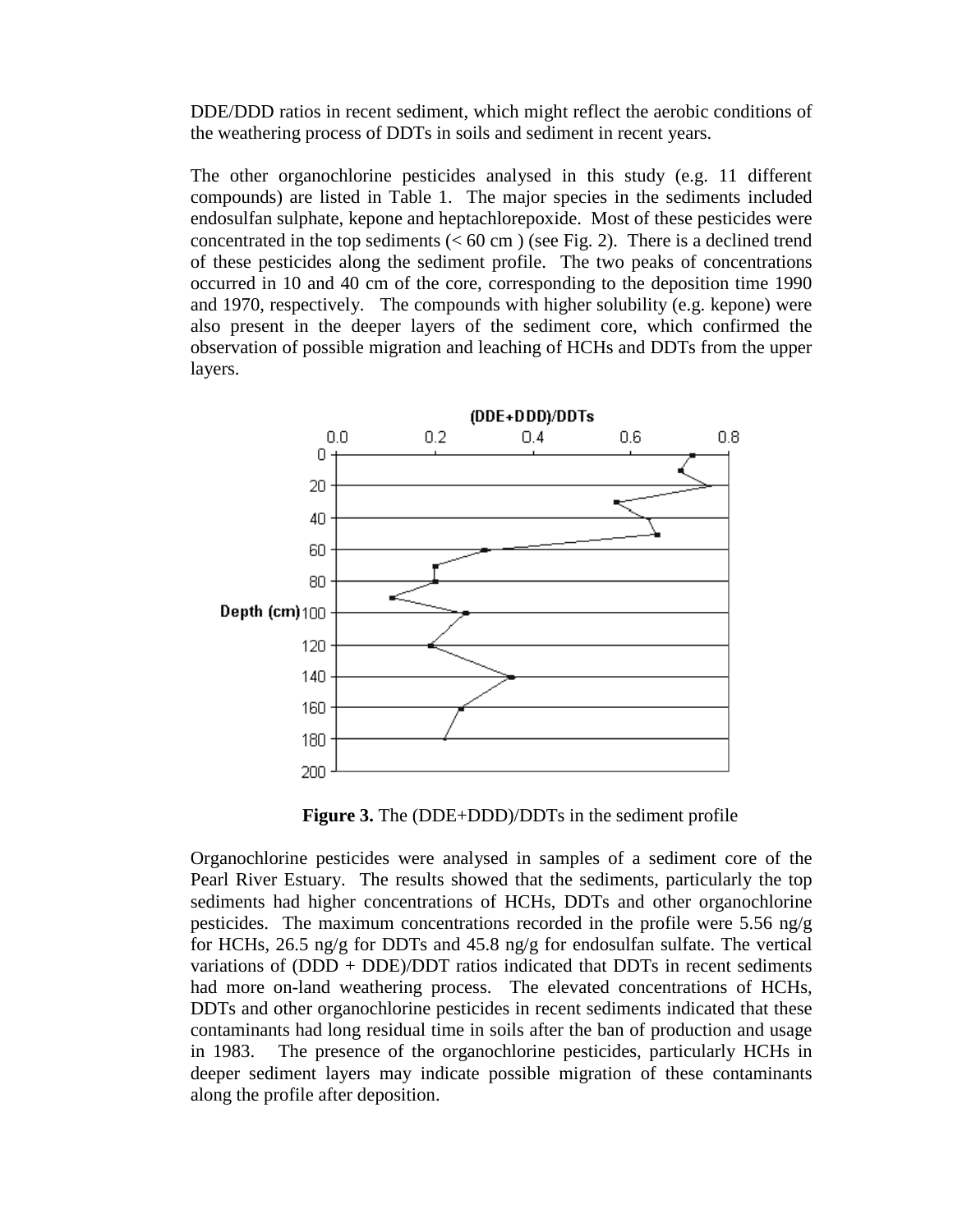*Acknowledgments*. The project was supported by The Hong Kong Polytechnic University (Project No: PA-41) and the Research Grant Council of HKSAR (Project No: PolyU5057/99E). We would like to thank Professor Wang Wenzhi and his colleagues of the South China Seas Institute of Oceanology, Chinese Academy of Sciences for the field sampling and sample preparation.

## **REFERENCES**

- Chapman PM, Allard PJ, Vigers GA (1999) Development of sediment quality values for Hong Kong Special Administrative Region: A possible model for other jurisdictions. Mar Pollut Bull 38:161-169
- Chu W, Chan KH (2000) The prediction of partitioning coefficients for chemicals causing environmental concern. Sci Total Environ 248:1-10
- Hitch RK, Day HR (1992) Unusual persistence of DDT in some western USA soils. Bull Environ Contam Toxicol 48:259-264
- Hong H, Xu L, Zhang L, Chen JC, Wong YS, Wan TSM (1995) Environmental fate and chemistry of organic pollutants in the sediment of Xiamen and Victoria Harbours. Mar Pollut Bull 31:229-236
- Hong HS, Chen WQ, Xu L, Wang XH, Zhang LP (1999) Distribution and fate of organochlorine pollutants in the Pearl River Estuary. Mar Pollut Bull 39:376-382
- Hua X M, Shan ZJ (1996) The production and application of pesticides and factor analysis of their pollution in environment in China. Adv Environ Sci, 2:33- 45 (in Chinese)
- Jones KC, de Voogt P (1999) Persistent organic pollutants (POP): state of the science. Environ Pollut 100:209-221
- Khim JS, Kannan K, Villeneuve DL, Koh CH, Giesy JP (1999) Characterization and distribution of trace organic contaminants in sediment from Masan Bay, Korea. 1. instrumental analysis. Environ Sci Technol 33:4199-4205
- Latimer JS, Quinn JG (1996) Historical trends and current inputs of hydrophoblic organic compounds in an urban estuary: the sedimentary record. Environ Sci Technol 30:623-633
- Li XD, Wai OWH, Li YS, Coles BJ, Ramsey MH, Thornton I (2000) Heavy metal distribution in sediment profiles of the Pearl River Estuary, South China. Appl Geochem 15: 567-581
- Smith JN, Walton A (1980) Sediment accumulation rates and geochronologies measured in the Saguenay Fjor d using the Pb-210 dating method. Geochim Cosmochim Acta 44:225-240
- Strandberg B, Van Bavel B, Bergqvist PA, Broman D, Ishaq R, Naf C, Pettersen H, Rappe C (1998) Occurrence, sedimentation, and spatial variations of organochlorine contaminants in settling particulate matter and sediments in the northern part of the Baltic Sea. Environ Sci Technol 32:1754-1759
- Van Metre PCV, Callender E, Fuller CC (1997) Historical trends in organocholorine compounds in river basins identified using sediment cores from reserviors. Environ Sci Technol 31: 2339-2344
- Verschueren, K (1983) Handbook of environmental data on organic chemicals. Van Nostrand Reinhold Company Inc. 1310pp